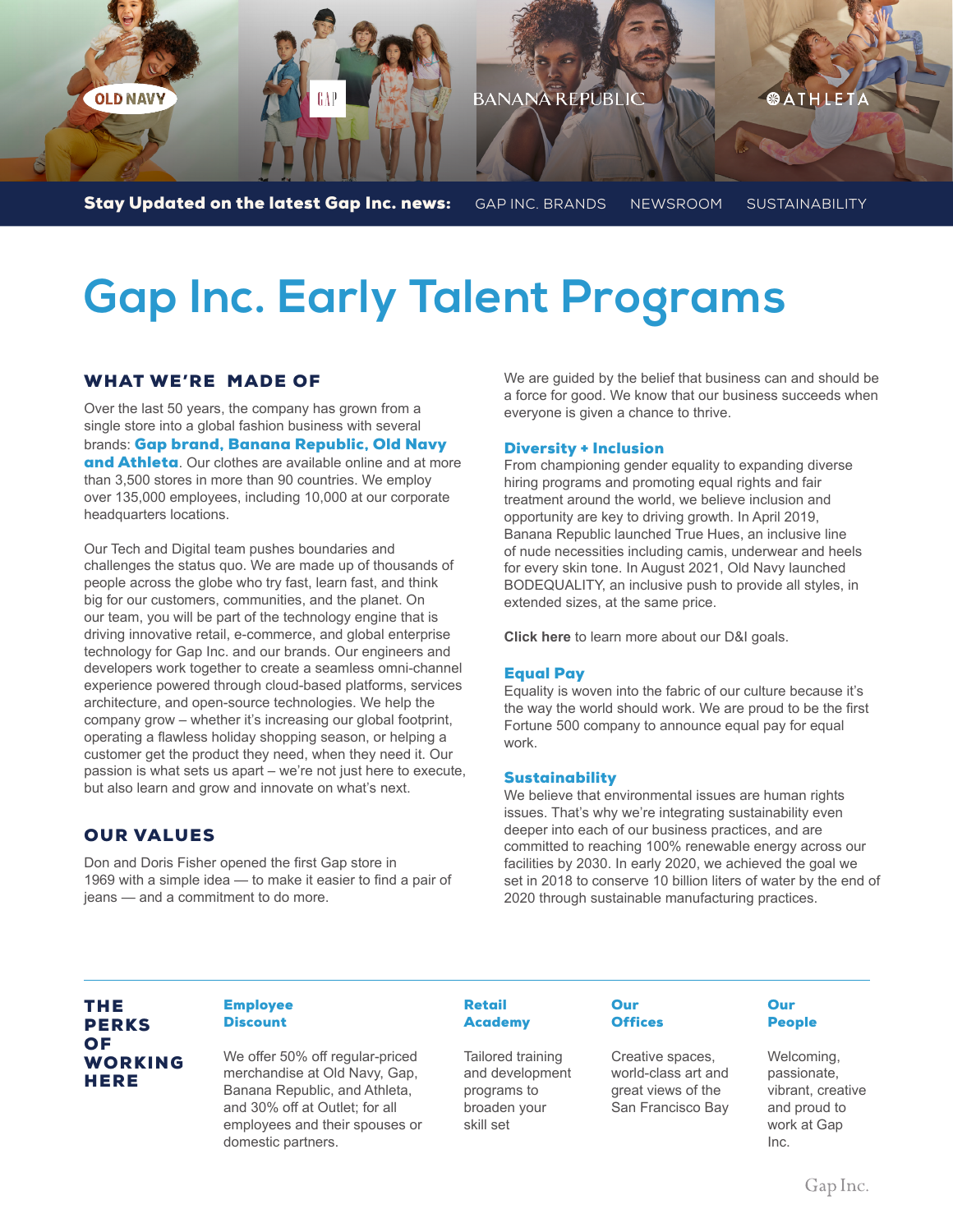## GAPTECH ENGINEERING ROTATIONAL

The GapTech Engineering Rotational Program trains curious and innovative Entry Level Software Engineers to code and develop best-in-class retail technology for our brands, employees, and customers around the globe. It is our mission to develop participants into highperforming full-stack engineering leaders, who can fully embrace our DevSecOps model to drive engineering process, value and speed.

During the program, you will be assigned to meaningful projects that influence how Gap Inc. continues to impact the future of the retail industry. At Gap Inc., we are using technology as a competitive advantage to become the world's #1 specialty apparel retailer. As part of GapTech, you will deliver globally scalable, cloud-based solutions, using agile software development, DevOps practices, and advanced technologies. The program is designed to give you exposure to all facets of our business & growth strategies.

## **OVERVIEW**

#### 18 months

San Francisco, CA Dallas, TX Atlanta, GA Columbus, OH

#### Rotate through:

Front End Engineering, Back End Engineering, Tech Ops and Cloud Engineering

\*Rotations will consist of real-life projects working with industry leaders, SCRUM teams, and your peers.

#### Placement into a full-time role in:

Front End Engineering, Back End Engineering, Tech Ops and Cloud Engineering

#### Learn:

- The retail business + product lifecycle, from ideation to production
- To develop skills suitable to our DevSecOps model to drive engineering process, value and speed
- The inner workings of a global company

### What You'll Do:

Every 5 months you will move into a new area that supports things such as mobile application development, store technology, cloud engineering, database, supply chain and more.

In addition to the rotational components, you will gain one-on-one mentoring from our top engineers, exposure to inspiring executive leaders, and experience with our systems and methods.



## REQUIREMENTS AND PREFERRED SKILLS

- Completed a Bachelor's degree in Computer Engineering, Software Engineering, Computer Science or Information Systems Engineering by June 2023
- Proficient in one or more of the following programming languages: Python, Java, Javascript, SQL, Golang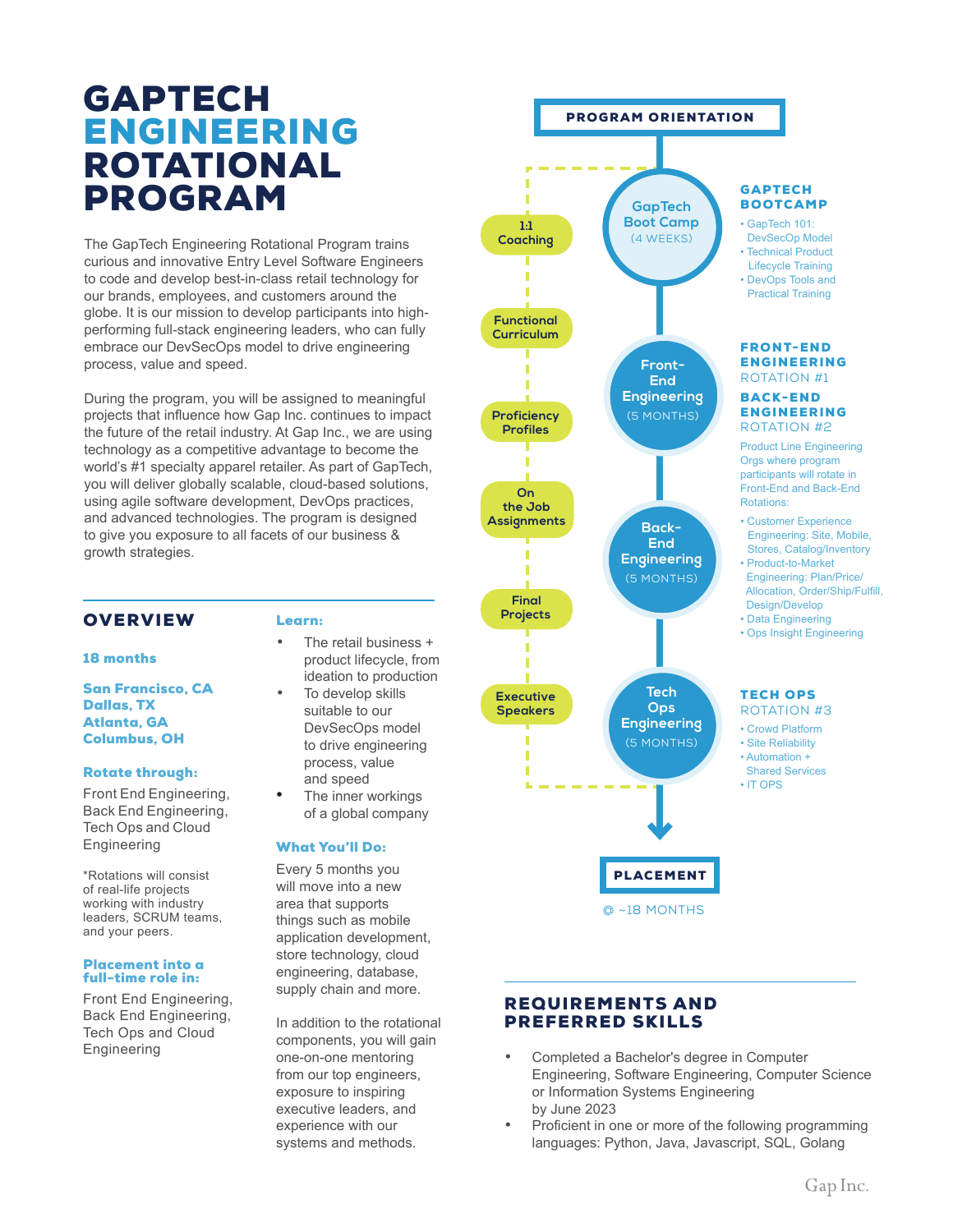## GAPTECH ENGINEERING ROTATIONAL PROGRAM

## CAREER PATH

At the end of your program, you'll be placed in a permanent role on one of our engineering teams consistent with both your skill set, interests and company needs. We support people moving across different teams, functions and areas of the business because we value dynamic and challenging careers and want you to grow with us.

## WHAT YOU'LL DO

#### GAPTECH BOOTCAMP 4 WEEKS

- Agile Series: (Basics 1 & 2)<br>• Program Janguage (pending
- Program language (pending need)
- MS Azure fundamentals
- Design Thinking
- GapTech 101: DevSecOp Model + functional overview
- Dirt to Shirt: Technical Product Lifecycle
- DevOps Tools Overview + practical training & application: GitHub, JIRA, Confluence, PagerDuty, Clarity, Service Now

## FRONT END ENGINEERING

#### 5 MONTHS

- Develop and maintain quality code using best-in-class DevOps practices, focusing on the visual elements of a website, system, tool, or app that end-users (consumers or internal business partners) will interact with
- Collaborate with technical and product/design SCRUM team members to develop and maintain UX product features following Agile development principles

## BACK END ENGINEERING

#### 5 MONTHS

- Develop and maintain quality code that ensures the simplicity, reliability, scalability and performance of our applications
- Collaborate with SCRUM team members to address server-side and database application logic and integrationexceptional products and customer experiences

## TECH OPS AND CLOUD ENGINEERING

## 5 MONTHS

- Enable technology and innovation across all Gap Inc. channels and teams (stores, corporate, GapTech)
- Coding for platform
- Site Reliability Engineering
- IT Ops: Network & Service Management
- Automation

## PROJECTS + EXPERIENCES THROUGHOUT THE PROGRAM

- **Architecture**
- Agile Workshop
- InfoSec Deep Dive (Curriculum + project)
- Innovation Day (collaborate with x-product groups)
- **Mission Control Overview**
- DC Tour
- Art of Storytelling
- Other technical training (e.g., Change Management, GICC, Confluent Kafka, Azure Kubernetes Service, Postmortem, etc.)

## APPLY AT JOBS.GAPINC.COM

GapTech Engineering Rotational sessions run twice a year, starting in the spring and summer. Applications open in August and are filled on a rolling basis for Spring and Summer 2023 Sessions.

#### Questions?

Email gap\_inc\_college\_recruiting@gap.com